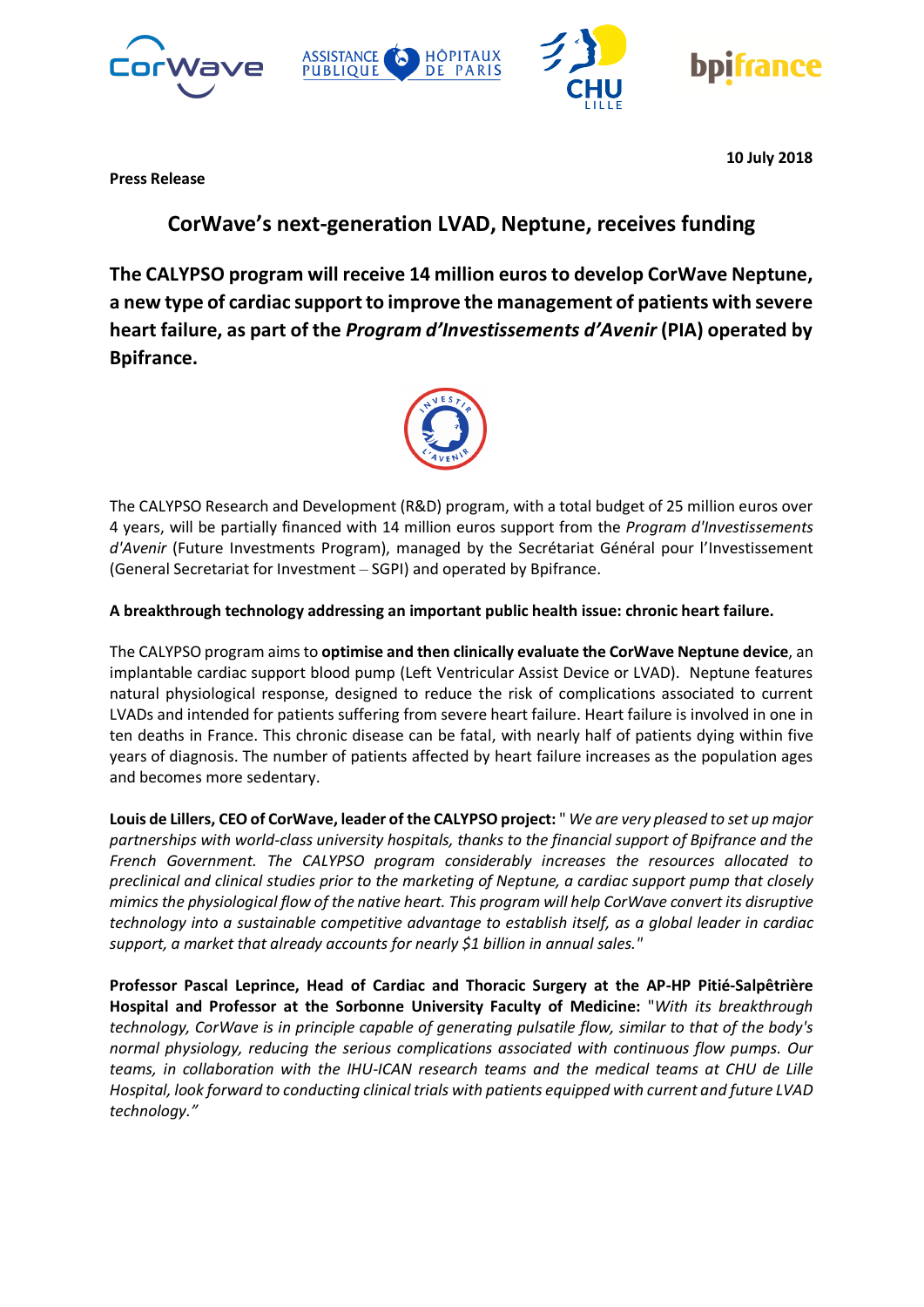**Professor Sophie Susen, Head of Haemostasis and Transfusion at the CHU de Lille hospital and Professor in the Faculty of Medicine at University of Lille:** *"We are thrilled to be participating in the development of the CorWave Neptune pump through our experimental models and our expertise in haemostasis. We hope to better understand and control the risk of bleeding involved in the operation of current rotary pumps. The collaboration with the AP-HP Pitié-Salpêtrière Hospital and LadHyX is an opportunity to create a cross-sectoral impetus in France that, in addition to supporting the development of CorWave, will advance the understanding of bleeding associated with circulatory assistance."* 

# **The CALYPSO consortium is led by CorWave, the main project partner, and includes:**

- **CorWave**, a French high-tech company that develops innovative implantable heart pumps using a disruptive technology, the wave membrane. This patented technology, inspired by nature, is capable of replicating a pulse and flow velocity similar to those of a healthy heart, thereby reducing the risk of complications associated with current pumps. Supported by renowned investors and the recipient of numerous awards for its pioneering technology, CorWave has been identified as a company with hyper-growth potential.
- AP-HP **Pitié-Salpêtrière** Hospital is one of the world's top three heart transplant centres and a world-renowned cardiac support centre, and the leading LVAD implant centre in France.
- **Lille University Hospital** is a centre of excellence in the treatment of Willebrand disease and is world-renowned for its expertise in haemostasis, in particular the assessment of haemorrhagic risk in patients with implantable cardiac devices. This team was the first to describe the links between flow abnormalities and blood biology in a 2003 publication in the *New England Journal of Medicine*.

The consortium will also work with the French Institute of Cardiometabolism and Nutrition (**IHU-ICAN**), as part of the clinical studies conducted with teams from the AP-HP Pitié-Salpêtrière Hospital, and the **INSERM** research institute in conjunction with Lille University Hospital. It will also benefit from the expertise of **eDevice**, a company specialising in the development of telemedical solutions, and **LadHyX**, the hydrodynamics laboratory at the Ecole Polytechnique, which will provide support in the field of fluid biomechanics in cooperation with Lille University Hospital.

CorWave, the CALYPSO program leader, will coordinate all the R&D and clinical investigation activities for the project and is responsible for ensuring its successful execution.

The CALYPSO program is designed to incorporate all the development stages of the Neptune cardiac assistance pump, as well as a scientific and clinical support, essential to ensure the device obtains CE marking. The improvement of the risk-benefit associated with LVADs via the optimisation of Neptune's operating parameters during the program should make it possible to reduce complications and to be able to offer this effective therapy to a wider patient population.

The CALYPSO programwill enable CorWave to maintain its technological lead and strengthen its clinical impact by greatly improving therapy and care for patients fitted with LVADs.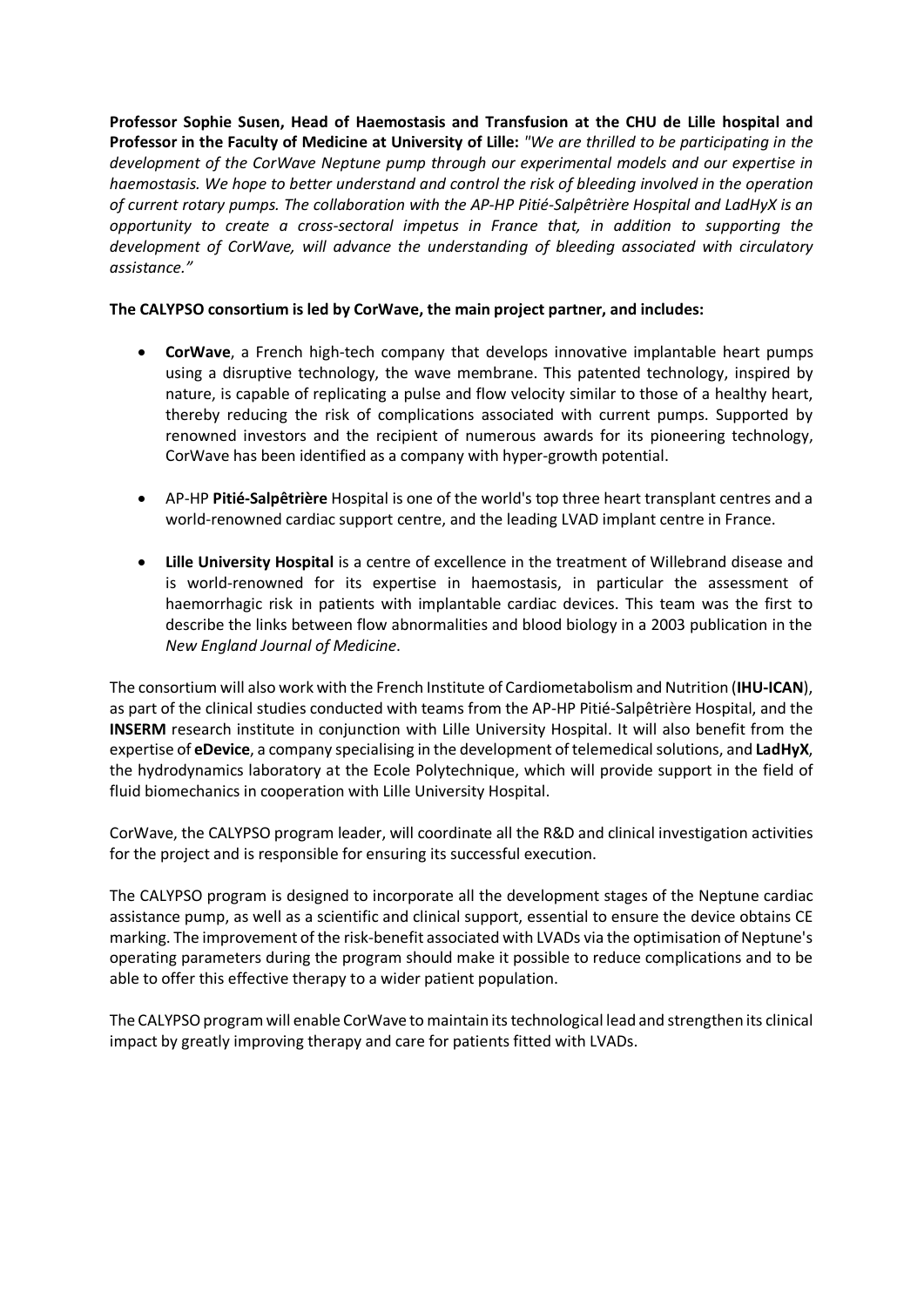## **About CorWave**

CorWave is a French company that develops innovative cardiac support devices. The CorWave technology stands out from other LVADs currently on the market due to its physiological design enabled by a unique undulating membrane. Among other things, it is able to mimic a pulse and produce blood flow velocity similar to that of a healthy heart. Eventually, CorWave's membrane pump technology should reduce complications associated with current devices and improve the care of patients with heart failure, a market potentially worth several billion euros.

Founded in 2011 by the incubator MD Start and supported by well-known investors, including Bpifrance, Novo Seeds, Seventure, Sofinnova and Ysios, CorWave has received over €20 million of financing and employs more than fifty people.

Find out more: www.corwave.com

## **About Bpifrance**

Bpifrance finances companies – at every stage of their development – through loans, guarantees and equity capital. Bpifrance supports them in their development projects and internationally. Bpifrance now offers a wide range of products to help them in their export business. The company also offers consulting, university, networking and acceleration programs for start-ups, SMEs and IT companies. Thanks to Bpifrance and its 48 regional offices, entrepreneurs benefit from a close, exclusive and efficient partner to help them face their challenges.

More information at: www.bpifrance.fr/presse.bpifrance.fr Follow us on Twitter: @Bpifrance -@BpifrancePresse

## **About AP-HP**

The AP-HP is a university hospital centre and a major player in clinical research in France and Europe, as well as being renowned worldwide. Its 39 hospitals treat 10 million patients each year: on an emergency basis, during scheduled hospitalisations or at home. It provides a public health service open to all, 24 hours a day, which is both a duty and a source of pride. The AP-HP is the largest employer in the Greater Paris region: 95,000 people – doctors, researchers, paramedics, administrative staff and workers – work there. Find out more: www.aphp.fr

#### **About the Program d'Investissements d'Avenir (***Future Investments Program***)**

With a budget of 57 billion euros, the Program d'Investissements d'Avenir (PIA), led by the General Secretariat for Investment (SGPI), was set up by the State to finance innovative and promising investments in France. Six national priorities have thus been identified to enable France to increase its growth and employment potential:

- higher education, research and training,
- the development of research and its spin-off to the world of business,
- sustainable development,
- industry and SMEs,
- the digital economy,
- health and biotechnology.

The third component of the PIA, the PIA3, is part of the General Investment Plan (GPI) laid out by the French prime minister on 25 September 2017.

To learn more about investments in the future: http://www.gouvernement.fr/secretariat-general-pour-linvestissement-sgpi Twitter: @SGPI\_avenir